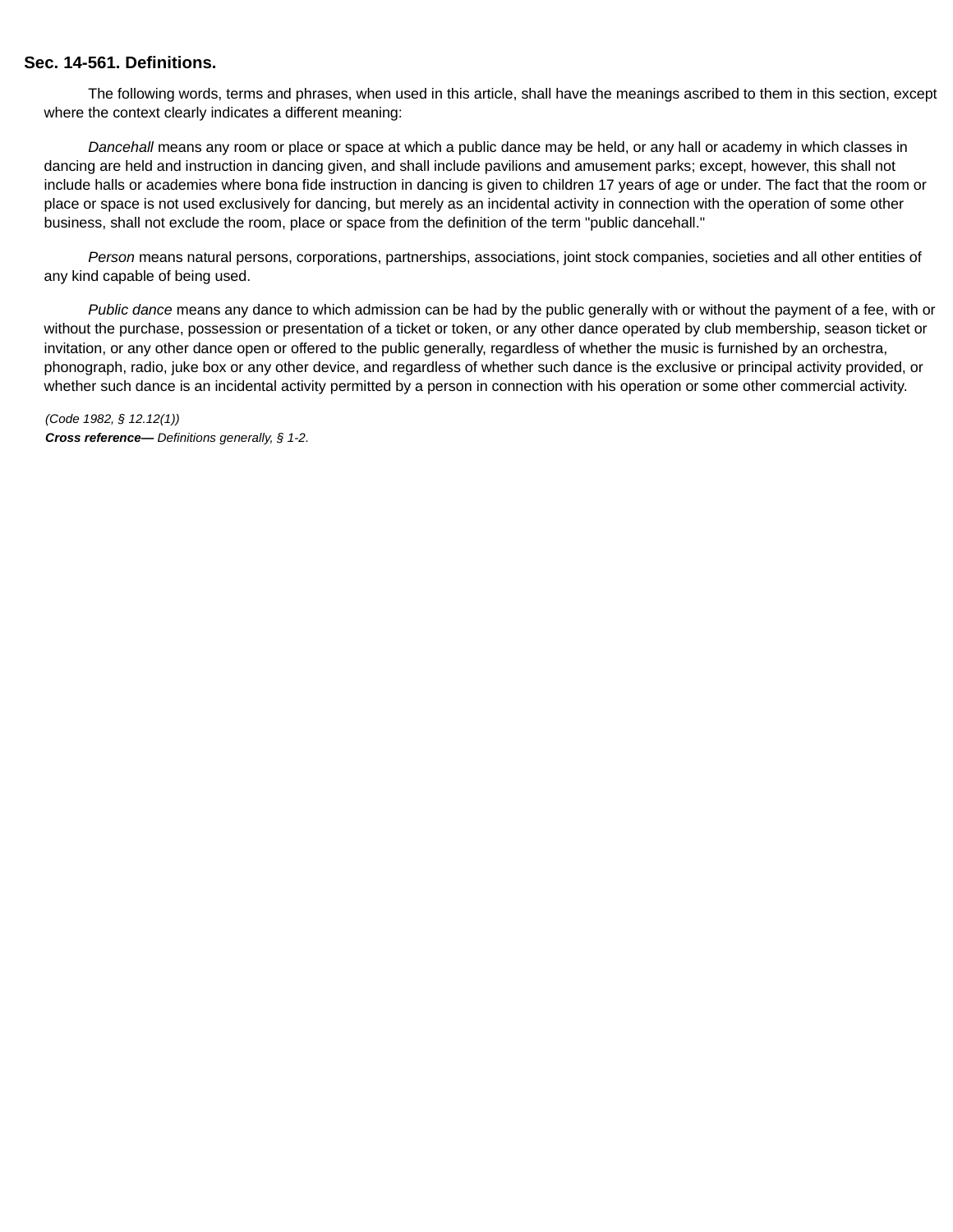# **Sec. 14-581. Required.**

No person shall permit or allow any room, space, place or building owned, leased, managed, supervised or controlled by him to be used for the purpose of a public dancehall unless the dancehall shall have been licensed under the provisions of this article, regardless of the type of music employed and regardless of whether such dancing is incidental to the operation of another commercial activity.

(Code 1982, § 12.12(2))

## **Sec. 14-582. Application for license.**

The application for any license permitted under this article shall be filed with the clerk-treasurer. Such application shall contain the following:

- (1) Name, age, residence, occupation and citizenship of the applicant, if any individual, or the names of the principal officers, their residences and ages if the applicant is an association or corporation. The application shall also contain the name or names of one or more persons whom such firm, partnership or association shall designate as manager or person in charge, with his address.
- (2) The length of time such applicant, if an individual, or the manager or person in charge, in case the applicant is a firm, partnership, corporation or association, has resided in the county; his place of previous employment; whether he has been convicted of violating any law or ordinance regulating the conduct of public dancehalls or public dances, and if so, when and in what court.
- (3) The premises where such public dancehall is to be located or conducted as well as the location of the room or rooms to be occupied for the purpose of conducting such dance, and the total amount of floor space to be used for dancing purposes.
- (4) Whether the applicant or manager has, either alone or with someone else, previously engaged as owner, lessee or employee in conducting a public dancehall, when, where and for how long.
- (5) The name and address of the person owning the premises for which the license is sought.
- (6) Whether a hotel, roominghouse, lodginghouse, restaurant or tavern is conducted in any part of the premises for which the license is sought.

(Code 1982, § 12.12(3))

#### **Sec. 14-583. When licenses refused.**

- (a) No dancehall license shall be issued unless the town board finds that all of the persons named in the application as applicant, manager or person in charge are residents of the state, that the proposed public dancehall complies with and conforms to all ordinances, laws and regulations governing public buildings and health and fire regulations applicable thereto, and that it is a safe and proper place for such proposed use.
- (b) No license shall be granted unless the town board finds that the applicant, manager or person in charge is capable of maintaining the public peace and good order at a public dance. In determining whether or not the applicant is capable of meeting the required standard, the town board shall consider the records of law enforcement agencies or of any courts that touch upon the applicant's operation of a dancehall in the preceding license year.
- (c) No license shall be granted unless adequate modern toilet facilities are provided within the building where the public dance is to be held, an adequate supply of drinking water is available, the premises are properly lighted and ventilated, and all parts of the premises are safe and sanitary.
- (d) No license under this article shall be granted to any applicant or applicants who have been convicted within five years of the date of the application of a second offense against any of the provisions of this section or any similar ordinance of any other municipality.
- (e) No license under this article shall be granted to any applicant to whom a license has been refused or has been suspended or revoked until at least six months shall have elapsed from the date of refusal, suspension or revocation unless he can show that the reason for such refusal, revocation or suspension no longer exists.
- (f) No license under this article shall be granted to a person under 18 years of age.
- (g) No license under this article shall be granted to any person who knowingly makes any false statement in his application for a dancehall license.

(Code 1982, § 12.12(4))

#### **Sec. 14-584. Classification as to types of licenses.**

Nontransferable licenses for public dances shall be issued the following four divisions of classification, namely: Class A, Class B, Class C, and special permit licenses.

(1) Class A. A Class A license is required for the premises in which a public dance is held where a charge is made for admission or where admission is by means of the purchase, possession or presentation of a ticket or token or where the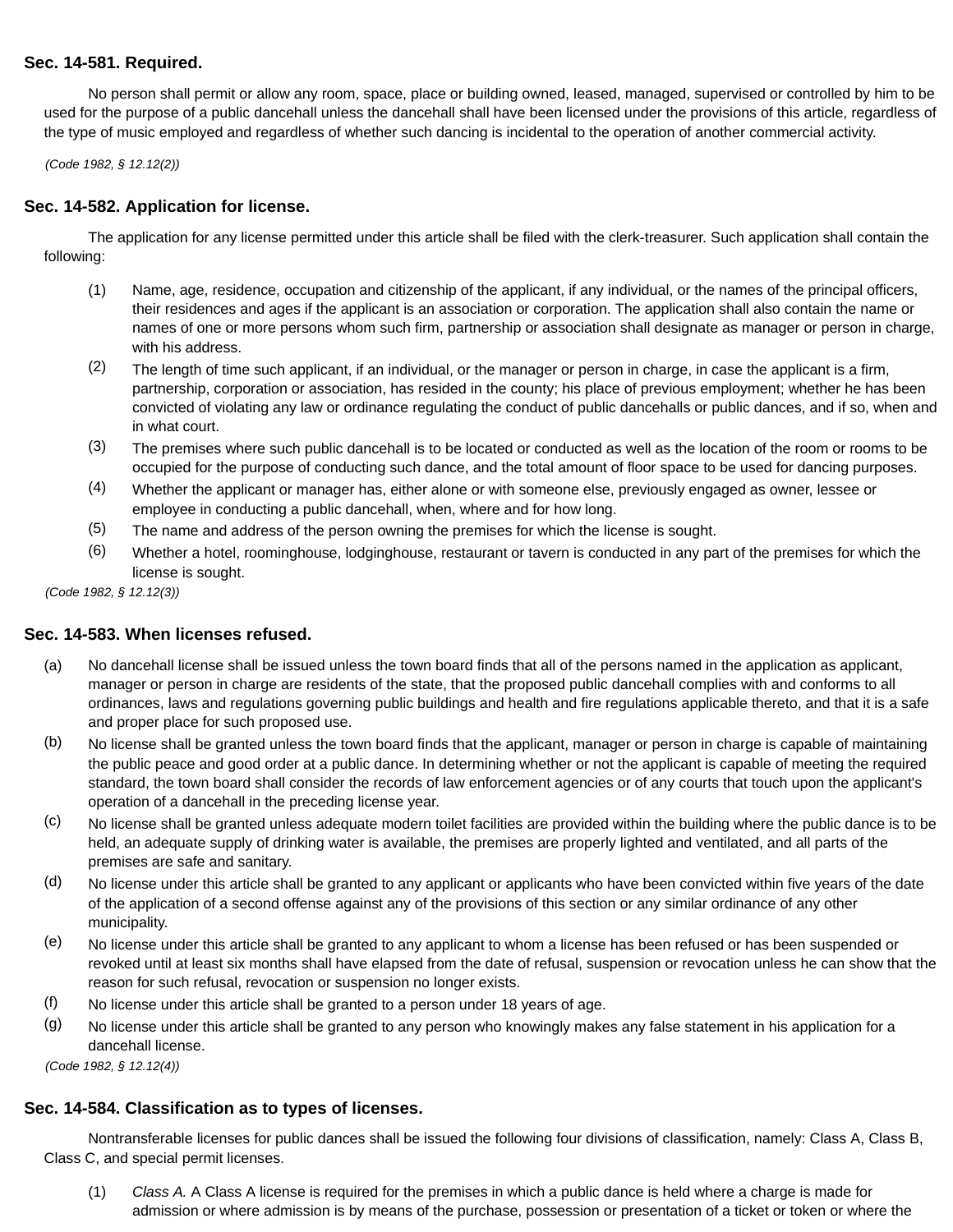dance is advertised as such and where an orchestra is employed to furnish dance music.

- (2) Class B. A Class B license is required for the premises in which a public dance is held and where no charge is made for admission or where admission is not by means of the purchase, possession or presentation of a ticket or token and where an orchestra is employed to furnish the dance music.
- (3) Class C. A Class C license is required when dancing is incidental to such other business conducted in the premises used for dancing and where no charge, either directly or indirectly, is made for admission and no orchestra or musicians are employed to furnish the music for such dancing.
- (4) Special permit. A special permit license may be granted to hold not more than two public dances in any structure or premises not licensed under either subsection (1), (2), or (3) of this section, and such special permit license shall be valid only within a specified 24-hour period.

(Code 1982, § 12.12(5))

## **Sec. 14-585. License fees.**

The fees for the four classes of dancehall licenses shall be as stated in section 14-35.

(Code 1982, § 12.12(6))

### **Sec. 14-586. Method of issuing licenses.**

- (a) All applications for dancehall licenses shall be accompanied by the appropriate license fee fixed in this article. If such license is denied, such fee shall be returned to the applicant.
- (b) The clerk-treasurer shall submit the application for a dancehall license to the town board for its consideration. The town board may schedule a public hearing on the application; provided, however, before the denial of any renewal application, the town board shall grant the applicant a hearing. If the town board is satisfied that the requirements of this article have been met and, if it is determined that the issuance of a license is not contrary to the public health, safety and welfare, the town board may grant a license to the applicant.
- (c) All licenses under this article shall be numbered in the order of their date of issuance and shall state clearly the name of the licensee, the location of the public dancehall, the date of issuance and expiration and the amount of fee paid.
- (d) Each license, except a special permit license, issued under this article shall expire on June 30 of each year and any license issued shall be posted in a conspicuous place within the hall in which the dance is to be held.

(Code 1982, § 12.12(7))